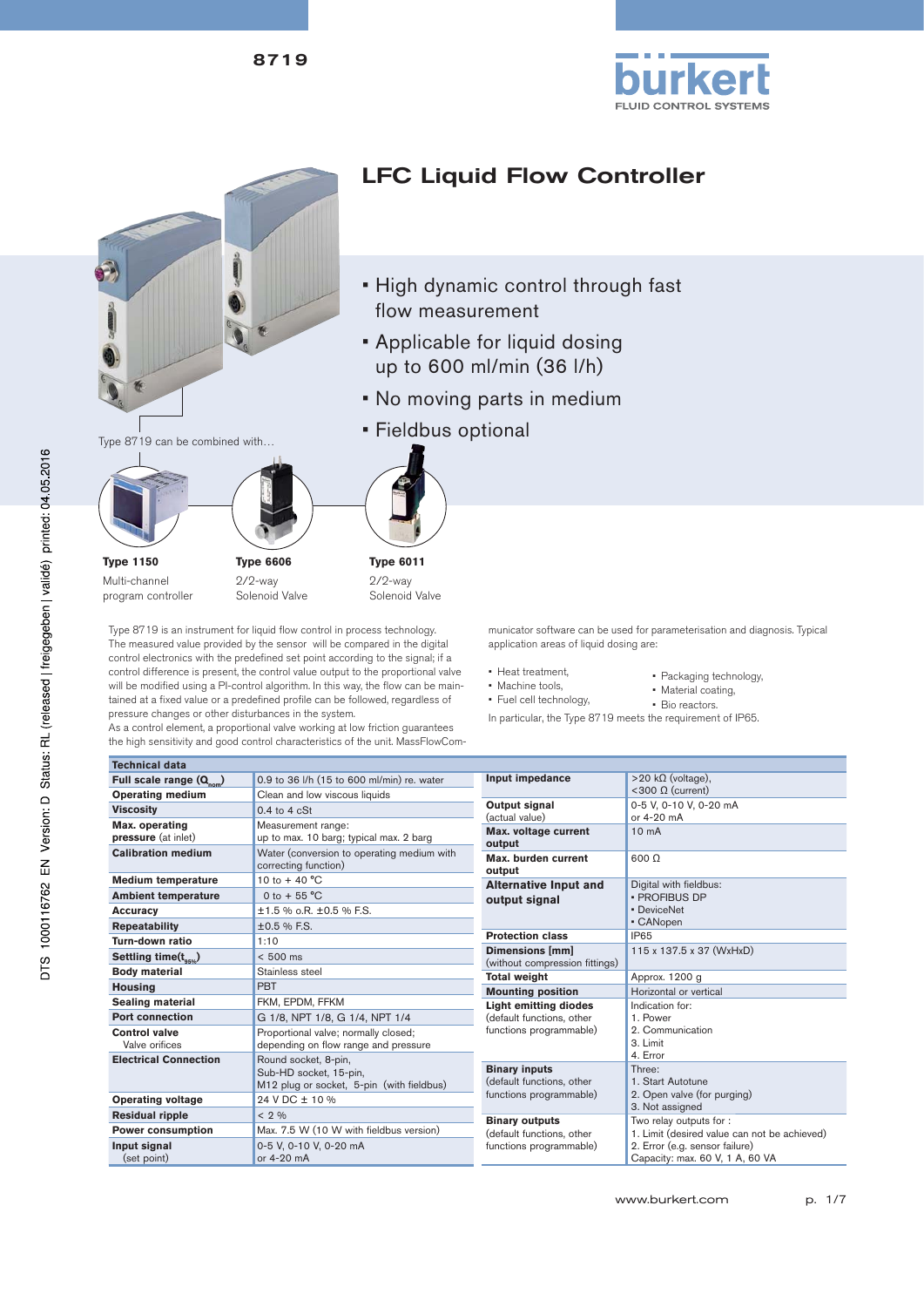

#### Measurement principle

The sensor measures the flow by means of differential pressure. An orifice in the main channel causes pressure loss at liquid flow which is measured by the differential pressure sensor. The sensor feedbacks a precise and temperature compensated signal from which the electronics calculate the corresponding flow.



To avoid a blockage of the aperture by contaminated mediums an upstream filter is recommended.

#### Notes regarding the selection of the unit

For the proper choice of the actuator orifice and differential pressure sensor within the LFC, not only is the maximum flow rate  $Q_{\text{max}}$  required, but also the pressure values directly before and after the LFC (p<sub>1</sub>, p<sub>2</sub>) at this flow rate  $Q_{\text{max}}$  should be known. In general, these pressures are not the same as the overall inlet and outlet pressures of the whole plant, because usually there are additional flow resistors (tubing, additional shut-off valves, nozzles etc.) present both before and after the controller. Please use the specification sheet (p. 5) to indicate the pressures directly before and after the LFC. If these should be unknown or not accessible to a measurement, estimates are to be made by taking into account the approximate pressure drops over the flow resistors before and after the LFC, respectively, at a flow rate of  $Q_{\text{nom}}$ .

In addition, please quote the maximum inlet pressure  $p_{1max}$  to be encountered. This data is needed to make sure the actuator is able to provide a close-tight function within all the specified modes of operation. The knowledge of the maximum inlet pressure is also necessary to select an adequate differential pressure sensor

The request form on page 7 contains the relevant fluid specification. Please use the experience of Bürkert engineers already in the **design phase and provide us with a copy of your request containing the necessary data together with your inquiry or order.**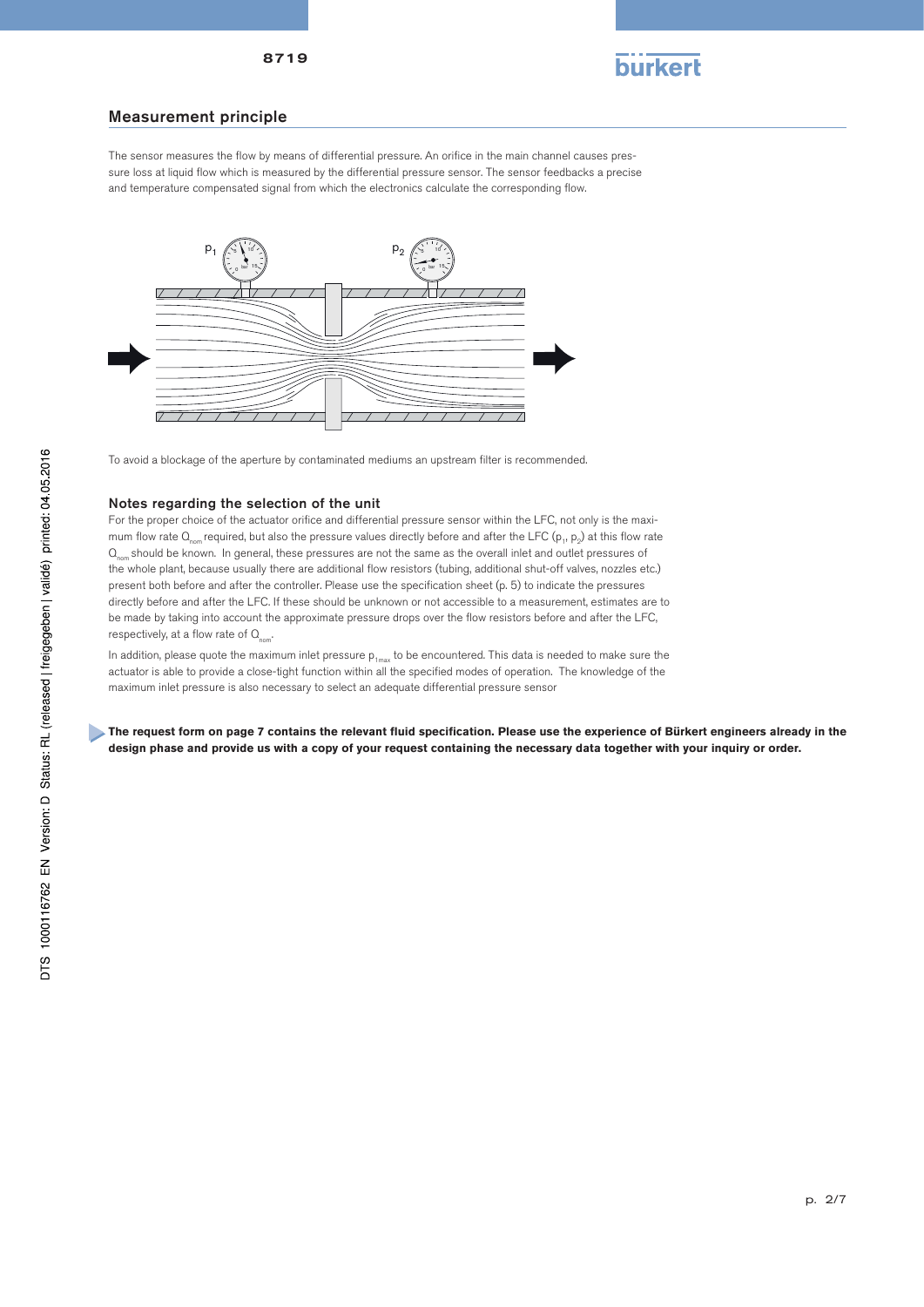

#### Ordering chart for accessories

| <b>Article</b>                                                                                   | Item no.           |                                |  |
|--------------------------------------------------------------------------------------------------|--------------------|--------------------------------|--|
| <b>Electrical, Connection</b>                                                                    |                    |                                |  |
| Round 8-pin binder plug (solder connection)                                                      |                    | 918 299                        |  |
| Round 8-pin plug with prefabricated 5m cable on one side                                         |                    | 787 733                        |  |
| Round 8-pin plug with prefabricated 10m cable on one side                                        |                    | 787 734                        |  |
| SUB-HD 15-pin plug with prefabricated 5m cable on one side                                       |                    | 787 735                        |  |
| SUB-HD 15-pin plug with prefabricated 10m cable on one side                                      |                    | 787 736                        |  |
| Adapters <sup>3)</sup>                                                                           |                    |                                |  |
| RS232 adapter for connection to a computer, connection with an extension cable (item no. 917039) |                    | 654 757                        |  |
| PC extension cable for RS232 9-pin socket/plug 2 m                                               |                    | 917 039                        |  |
| RS422 adapter (RS485 compatible)                                                                 |                    | 666 370                        |  |
| USB adapter                                                                                      |                    | 670 696                        |  |
| USB connection cable 2 m                                                                         |                    | 772 299                        |  |
| Adapter for manual bus adresse settings (instad of SW)                                           |                    | 667 525                        |  |
| Communication software MassFlowCommunicator                                                      |                    | Download from                  |  |
|                                                                                                  |                    | www.buerkert.com               |  |
| <b>Accessories for Fieldbus</b>                                                                  | <b>PROFIBUS DP</b> | <b>DeviceNet/ CANopen</b>      |  |
|                                                                                                  | (B-coded)          | (A-coded)                      |  |
| Plug M12 <sup>4)</sup>                                                                           | 918 198            | 917 115                        |  |
| Socket M12 (coupling) <sup>4)</sup>                                                              | 918 447            | 917 116                        |  |
| Y-junction <sup>4)</sup>                                                                         | 902 098            | 788 643                        |  |
| T-junction                                                                                       | 918 531            | (on request)                   |  |
| Shut-off resistor                                                                                | 902 553            | (on request)                   |  |
| GSD-File (PROFIBUS), EDS-File (DeviceNet, CANopen)                                               |                    | Download from www.buerkert.com |  |

3) The adapters serve mainly for initial operation or diagnosis. Those are not obligatory for continuous operation.

<sup>4)</sup> The two M12 connectors as listed above cannot be used together on the same side of the Y-junction. At least one of the two M12 connection needs to be a prefabricated cable which uses typically a thinner connector.

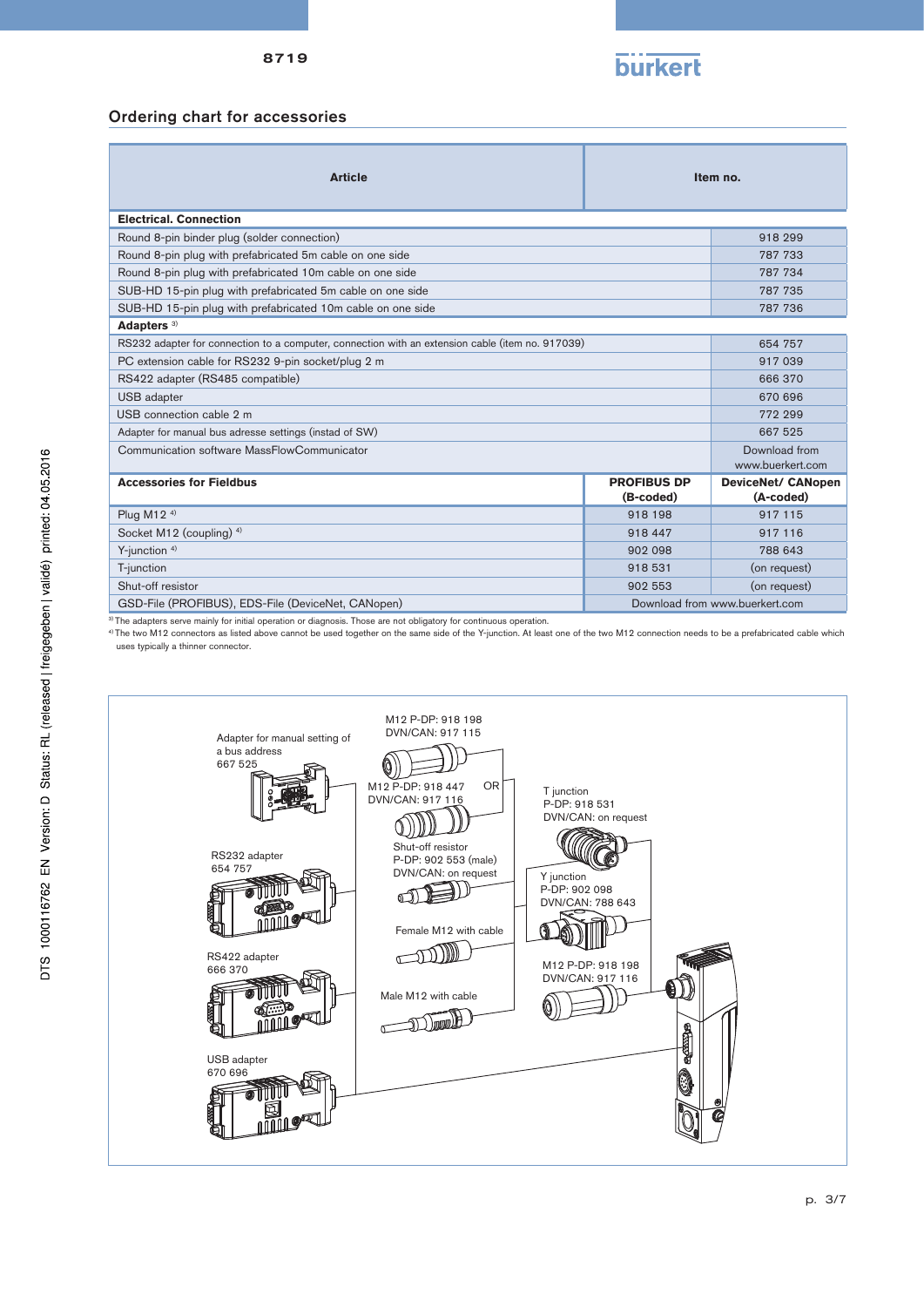

## Pin Assignment

÷

|                                    | <b>Socket D-Sub HD15</b>                           | <b>Pin</b>     | <b>Assignment</b>                                                                                                                        |                    |
|------------------------------------|----------------------------------------------------|----------------|------------------------------------------------------------------------------------------------------------------------------------------|--------------------|
|                                    |                                                    |                | <b>Analogue Control</b>                                                                                                                  | <b>Bus control</b> |
|                                    |                                                    | $\mathbf{1}$   | Set value input +                                                                                                                        | N.C. <sup>5</sup>  |
|                                    | 3<br>2<br>4<br>5                                   | $\mathbf{2}$   | Set value input GND                                                                                                                      | N.C.               |
|                                    |                                                    | 3              | Actual value output +                                                                                                                    | N.C.               |
|                                    |                                                    | $\overline{4}$ | Binary input 2                                                                                                                           |                    |
|                                    | 9<br>8<br>7<br>10<br>6                             | 5              | 12V-Output                                                                                                                               |                    |
|                                    |                                                    |                | (only for internal company use)                                                                                                          |                    |
|                                    |                                                    | 6              | RS232 TxD                                                                                                                                |                    |
|                                    |                                                    |                | (direct connection to computer)                                                                                                          |                    |
|                                    |                                                    | 7              | Binary input 1                                                                                                                           |                    |
|                                    |                                                    | 8              | GND (for binary inputs)                                                                                                                  |                    |
|                                    |                                                    | 9              | only company internal use                                                                                                                |                    |
|                                    |                                                    |                | (do not connect!)                                                                                                                        |                    |
|                                    | 15 14 13 12 11                                     | 10             | 12V-Output                                                                                                                               |                    |
|                                    |                                                    |                | (only for internal company use)                                                                                                          |                    |
|                                    |                                                    | 11             | 12V-Output<br>(only for internal company use)                                                                                            |                    |
|                                    |                                                    | 12             | Binary input 3                                                                                                                           |                    |
|                                    |                                                    | 13             | Actual value output GND                                                                                                                  | N.C.               |
|                                    |                                                    | 14             | RS232 RxD                                                                                                                                |                    |
|                                    |                                                    |                | direct connection to computer)                                                                                                           |                    |
|                                    |                                                    | 15             | <b>DGND</b>                                                                                                                              |                    |
|                                    |                                                    |                | (for RS232-interface)                                                                                                                    |                    |
|                                    |                                                    |                | <sup>5)</sup> N.C.: not connected (not used)                                                                                             |                    |
|                                    |                                                    | Note:          |                                                                                                                                          |                    |
|                                    |                                                    |                | - Optional Pin 1 and 2 with bus version as transmitter input possible<br>- The cable length for RS232/ Setpoint and flow value signal is |                    |
| $\mathbb{D}$<br>$\leq$<br><u>ල</u> |                                                    |                | limited to 30 meters.                                                                                                                    |                    |
|                                    |                                                    |                |                                                                                                                                          |                    |
|                                    |                                                    |                |                                                                                                                                          |                    |
|                                    | Socket M16, round, 8-pin                           | Pin            | <b>Assignment</b>                                                                                                                        |                    |
| $\left( 0\right)$                  |                                                    | $\mathbf{1}$   | 24V-Supply +                                                                                                                             |                    |
|                                    |                                                    | $\mathbf{2}$   | Relay 1 - reference contact                                                                                                              |                    |
|                                    |                                                    | 3              | Relay 2 - reference contact                                                                                                              |                    |
|                                    |                                                    | $\overline{4}$ | Relay 1 - normally closed                                                                                                                |                    |
|                                    | 3                                                  | 5              | Relay 1 - normally opened                                                                                                                |                    |
|                                    |                                                    | 6              | 24V-Supply GND                                                                                                                           |                    |
|                                    |                                                    | $\overline{7}$ | Relay 2 - normally opened                                                                                                                |                    |
|                                    |                                                    | 8              | Relay 2 - normally closed                                                                                                                |                    |
|                                    |                                                    |                |                                                                                                                                          |                    |
|                                    | 5                                                  |                |                                                                                                                                          |                    |
|                                    |                                                    |                |                                                                                                                                          |                    |
|                                    | 4                                                  |                |                                                                                                                                          |                    |
|                                    |                                                    | <b>Pin</b>     |                                                                                                                                          |                    |
|                                    | Socket D-Sub 9-pin<br>(only with fieldbus version) |                | <b>Assignment</b><br><b>PROFIBUS DP</b>                                                                                                  | DeviceNet/         |
|                                    |                                                    |                |                                                                                                                                          | <b>CANopen</b>     |
|                                    |                                                    | $\mathbf{1}$   | Shield                                                                                                                                   | Shield             |
|                                    |                                                    | $\overline{2}$ | N.C.                                                                                                                                     | CAN-L              |
|                                    | 4                                                  |                |                                                                                                                                          | data line          |
|                                    | 5<br>3<br>$\overline{2}$                           | 3              | RxD/TxD - P (B-line)                                                                                                                     | <b>GND</b>         |
|                                    |                                                    | 4              | <b>RTS</b>                                                                                                                               | N.C.               |
|                                    |                                                    |                | (control signal for repeater)                                                                                                            |                    |
|                                    | (A                                                 | 5              | <b>GND</b>                                                                                                                               | N.C.               |
|                                    |                                                    | 6              | VDD (only for termination                                                                                                                | N.C.               |
|                                    |                                                    |                | resistor)                                                                                                                                |                    |
| క<br>⊚<br>╟                        |                                                    | $\overline{7}$ | N.C.                                                                                                                                     | CAN-H data line    |
|                                    | 9<br>7<br>8<br>6                                   | 8<br>9         | RxD/TxD - N (A-line)<br>N.C.                                                                                                             | N.C.<br>N.C.       |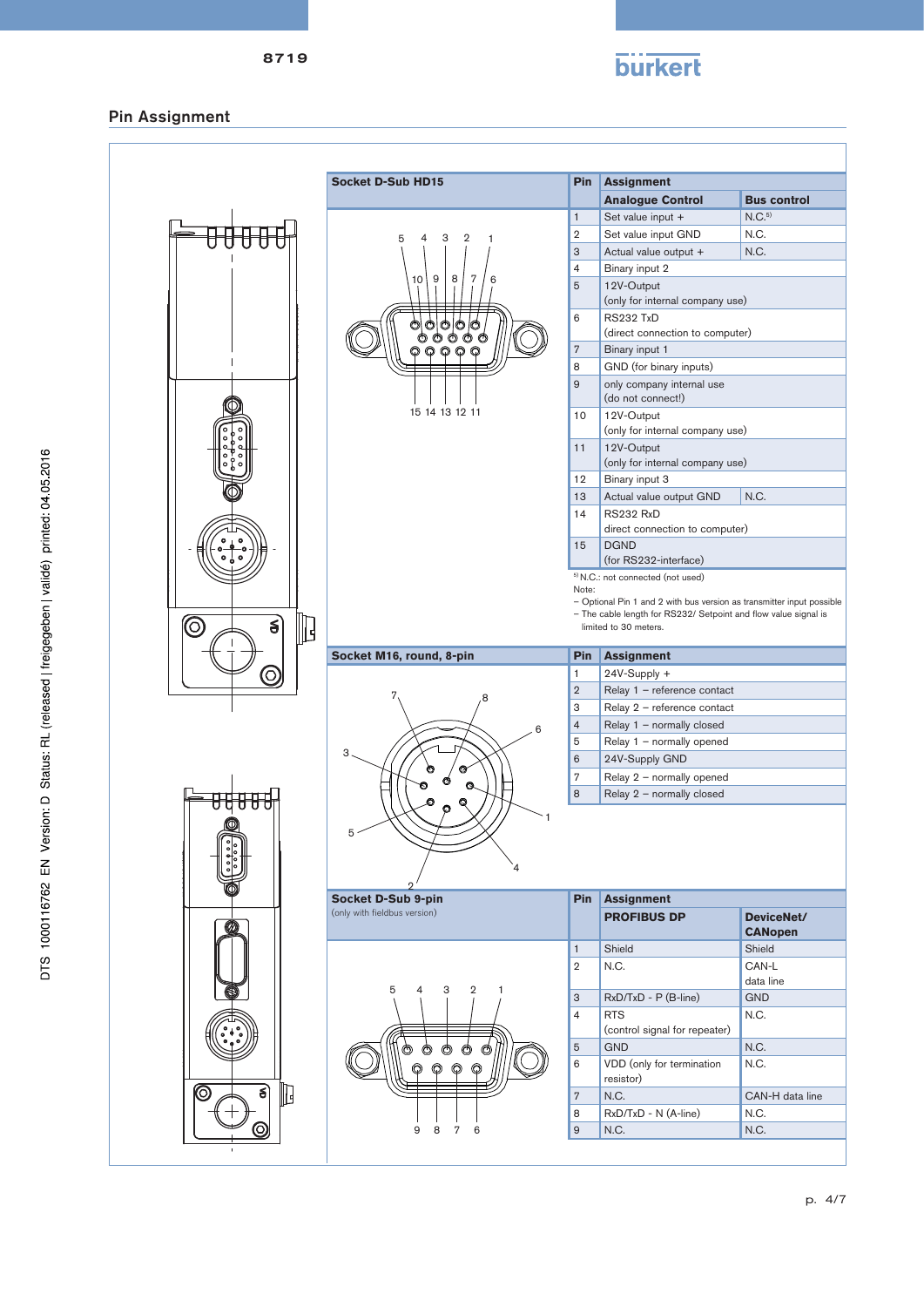

## Pin Assignment *(continued)*



|                                          | Pin            | <b>Assignment</b>                   |
|------------------------------------------|----------------|-------------------------------------|
|                                          | $\mathbf{1}$   | VDD (only for termination resistor) |
| $\overline{2}$                           | $\overline{2}$ | RxD/TxD - N (A-line)                |
|                                          |                | <b>DGND</b>                         |
|                                          | $\overline{4}$ | $RxD/TxD - P(B-line)$               |
|                                          | $\sqrt{5}$     | N.C.                                |
| 5<br>Ø<br>3<br>റ<br>Θ<br>4               |                |                                     |
| DeviceNet/ CANopen -<br>Plug A-coded M12 | Pin            | <b>Assignment</b>                   |
|                                          |                |                                     |
|                                          | $\mathbf{1}$   | Shield                              |
| 2                                        | $\overline{2}$ | $N.C.$ $^{7)}$                      |
|                                          | 3              | <b>DGND</b>                         |
|                                          | $\overline{4}$ | CAN_H                               |
|                                          | 5              | CAN_L                               |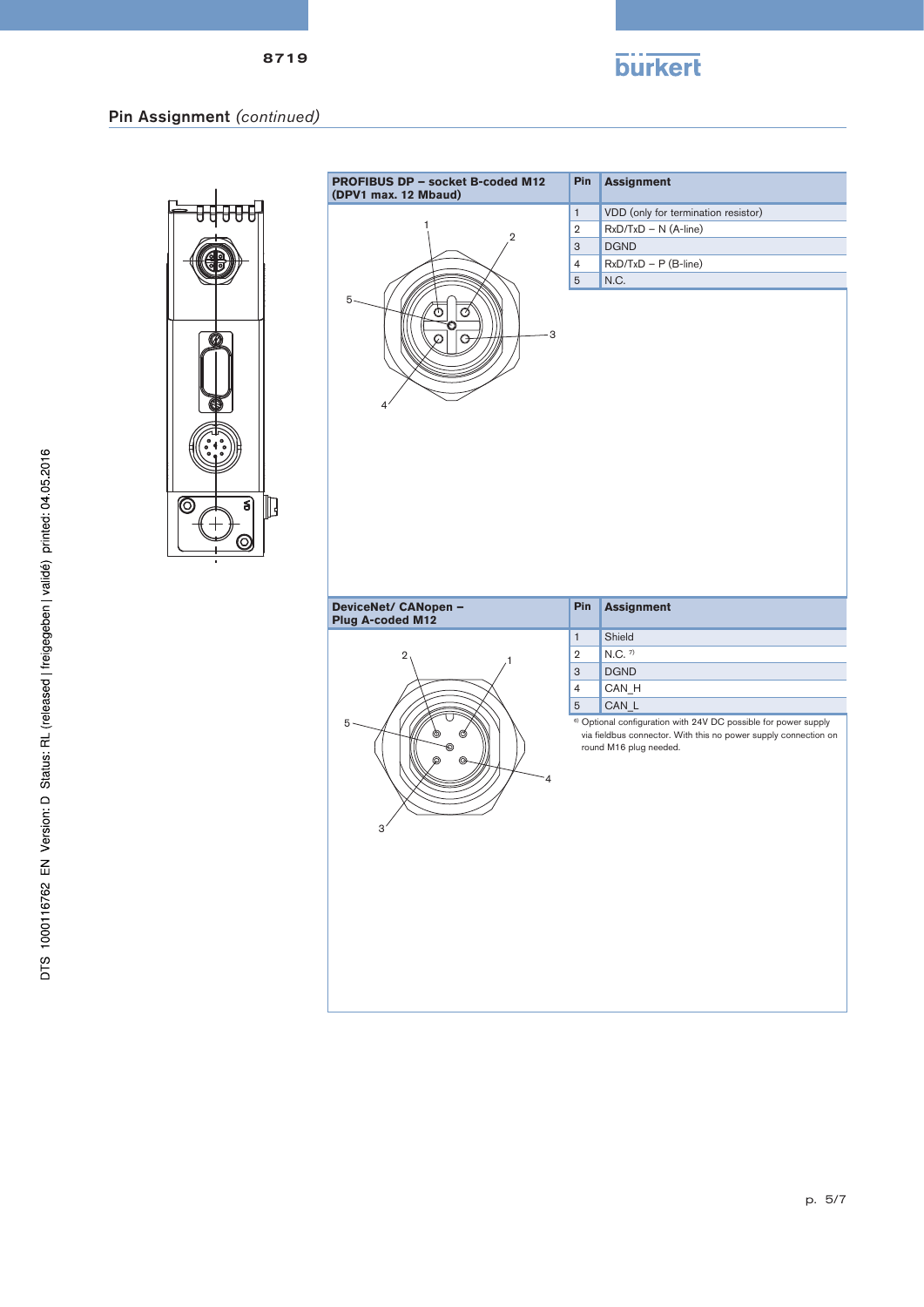### 8719

# Dimensions [mm]



In devices without fieldbus communication there is no electrical M12 connector in the upper housing part